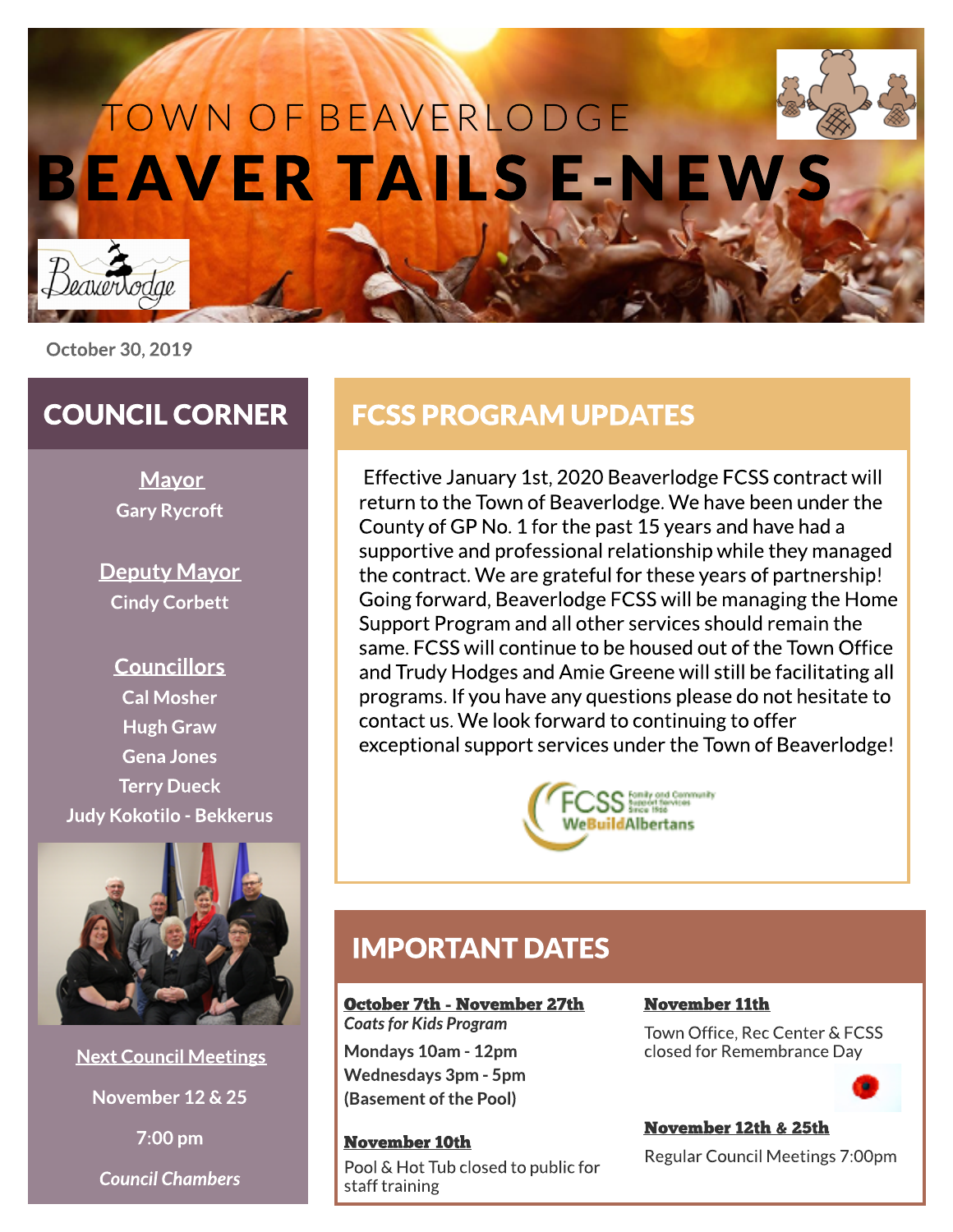# RECREATION

Floatfit-4-Mom November 1 - December 13 Fridays: 11:00am - 12:00pm Cost: \$95.00

(Includes pre-school level lessons for children 3+ .Parentsget 45 min work out and then 15 minutesof free time for all)

 $\mathcal{L}=\mathcal{L}^{\mathcal{L}}$  , where  $\mathcal{L}^{\mathcal{L}}$ 

November 10th POOL CLOSED (due to staff training)

TRX Boot Camp November 13 -December 18 Tuesdays: 5:45am -6:30am

 $\mathcal{L}_\text{max}$  , we are the set of the set of the set of the set of the set of the set of the set of the set of the set of the set of the set of the set of the set of the set of the set of the set of the set of the set of

Early Riser Boot Camp November 14 - December 19 Thursdays: 5:45am-6:30am

 $\_$ 

#### $\mathcal{L}_\text{max}$  , we can also the set of  $\mathcal{L}_\text{max}$ Spin Classes

November 12 - December 17 Tuesdays: 6:45pm-7:30pm November 13 - December 18 Wednesdays: 5:45am - 6:30am November 13 - December 18 Wednesdays: 6:00pm - 6:45pm November 14 - December 19 Thursdays: 6:00pm - 6:45pm November 25 - December 30 Mondays: 5:45am - 6:30am

Swimming Lesson Schedule available online & at Rec Center

 $\mathcal{L}=\mathcal{L}^{\mathcal{L}}$ 



For More Information call: (780) 354-2203

# FIRE / RCMP / ENFORCEMENT STATS

### **Beaverlodge RCMP Stats:**

There were a total of 78 calls within the Town for the month of September.

- 31 calls of Traffic Offences 28 were cleared by charge
- 1 Break & Enter (Residences & Commercial Buildings)
- 8 Suspicious Person/Vehicle/Property
- 2 False Alarms
- 2 Thefts (including all theft related offences, vehicles & property)
- 1 Motor Vehicle Collision (non-injury, injury, animal collision)

#### **Beaverlodge Enforcement (Peace Officer) Stats:**

- 2 Unregistered Vehicles
- 2 Fail to Obey Traffic Control Devices
- 41 Speeding Offences
- 1 Use of Highway & Rules of Road Offence
- Bylaw Noise 5 dogs
- Unsightly Tickets 1 clean up & 1 order issued
- 2 Dogs at Large
- 3 Cats at Large

#### **October Crime Prevention theme is'Break and Enter to Seasonal Property'**

Although Seasonal Properties are not the norm in the Beaverlodge area, Crime Prevention through Environmental Design (CPTED) involves a number of important concepts that decrease crime:

- **Take Home your Valuables**
- Install outdoor motion sensor lights and timers for indoor lights
- Lock and Secure all doors and windows

# HALLOWEEN SAFETY TIPS

#### 1) Carry a Flashlight

2) Look both ways before crossing the street

3) Do not eat candy without your parents permission

4) Only go to homeswith a front light on

5) Wear visible colors